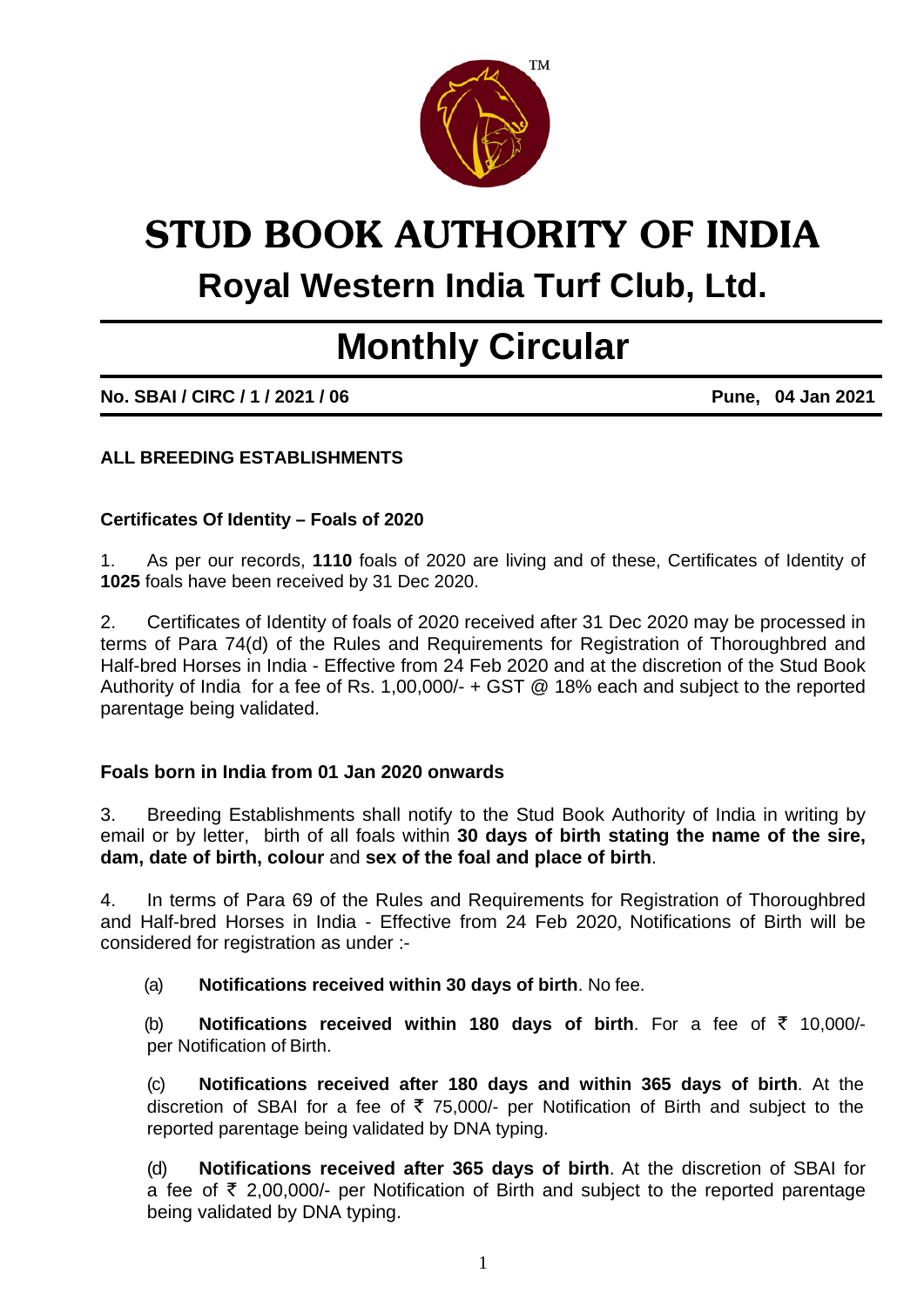5. It may further be noted that narrative and diagrammatic markings are NOT required to be lodged on-line. It is mandatory for the Breeding Establishment to maintain a proper record of narrative and diagrammatic markings at its end.

# **Microchips – Foals of 2021**

6. Breeding Establishments may collate information of all births at their farms on a monthly basis and request SBAI for microchips and hair sample envelopes.

7. Based on requests received from the breeding establishments, microchips shall be sent to them. Implantation of microchips may be carried out by the resident / contracted Veterinarian at the breeding establishments.

8. Hair samples of foals born in 2021 shall be collected from the foals and despatched to SBAI in the designated envelopes by the breeding establishments.

9. After receipt of samples by SBAI, they shall be despatched to the DNA laboratory on a monthly basis.

# **Certificates Of Identity – Foals of 2021**

10. A certificate of Identity shall be submitted on-line or by hard copy in the prescribed form, duly signed by a Panel Veterinarian, by post or by email by 31 October of the year of foaling.

#### **Passports - Foals of 2019**

11. Passports of 767 foals of 2019 have been despatched to Breeding Establishments. Remaining passports are under preparation and will be despatched to the concerned Breeding Establishments shortly.

12. Breeding Establishments were requested to acknowledge receipt of passports. However, some acknowledgements are still awaited.

13. Breeding Establishments are required to identify the yearlings physically with the markings in the passport. In case any major discrepancies are noticed, the passports may be returned for amendments.

#### **Funds Transfer Using RTGS / NEFT Facility**

14. Funds can be transferred to Royal Western India Turf Club Ltd using the RTGS / NEFT facility provided by Banks. Details required are as follows:-

| Name                 |             | Royal Western India Turf Club, Ltd |
|----------------------|-------------|------------------------------------|
| Account No.          | ÷.          | 002810100015515                    |
| Type of A/c.         | t.          | S. B. Account                      |
| <b>Bank</b>          |             | Bank of India                      |
| <b>Branch</b>        | <b>A</b> 10 | Mahalaxmi                          |
| City                 | <b>.</b>    | Mumbai - 400 026                   |
| <b>Customer Code</b> | ÷           | <b>BKID0000028</b>                 |

[Breeders intending to use the RTGS / NEFT facility, should ensure that a confirmation mail with the UTR No. is sent to the S.B.A.I. after completing the transaction].